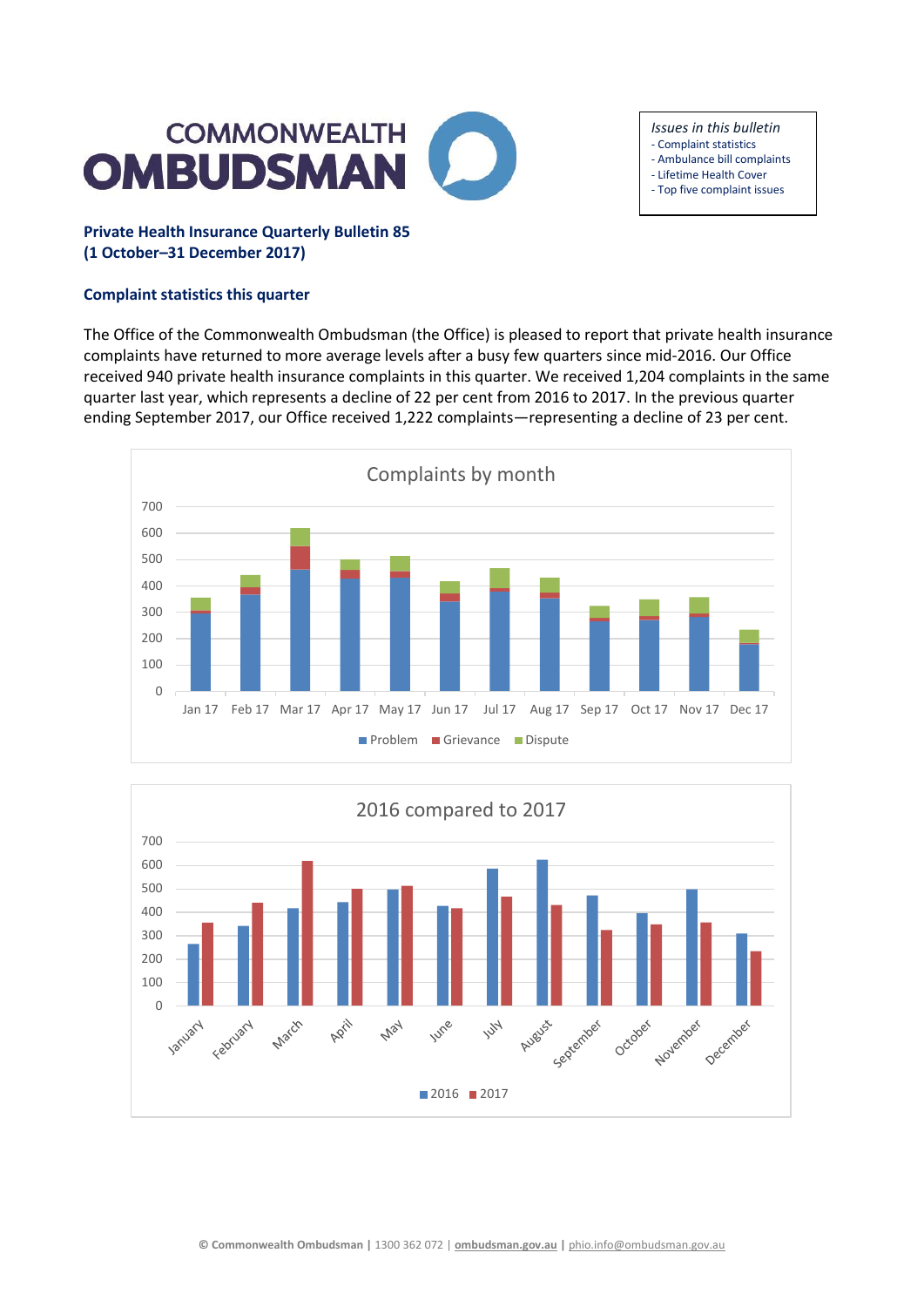#### **Ambulance cover complaints**



One area of complaints that has been increasing is ambulance cover complaints.

Ambulance costs in Australia are covered by a mix of government-regulated and private health insurance arrangements. For a consumer seeking cover for ambulance costs, the Office recommends they carefully consider the following questions, in addition to standard health insurance considerations:

- Will the policy cover me when I'm travelling interstate?
- Does the policy cover emergency situations only, or will it cover non-emergency as well? How does the fund define an emergency?
- What types of ambulance transport will this cover—for example, will it cover air ambulance? Will it cover transport provided by state-approved private providers or other private providers?
- Will the policy cover me for the ambulance 'call-out' fee if I need ambulance treatment but don't require transportation?
- Will I need to make any co-payments towards the ambulance fee?

It is perhaps not surprising that some health insurance consumers find it difficult to understand their health insurance cover for ambulance given that the policy varies depending on where they are in Australia, what 'code' the ambulance service uses to categorise their service, who owns the ambulance and where they are transported. It is understandable that some consumers feel that if they have a genuinely urgent need for treatment and hold ambulance cover or a subscription they will be covered—unfortunately, there are some instances where policy exclusions mean they are not covered.

#### **Case study one**

Willis, a resident of New South Wales, was on holiday in the Northern Territory visiting Alice Springs and the surrounding area. On a very hot day, while near Alice Springs, he suffered dehydration and sunstroke. Due to the limited medical facilities in Alice Springs and the vast distance to public hospitals, Willis was transported by the Royal Flying Doctor Service's air ambulance to a public hospital in South Australia.

His health insurer received his claim for the ambulance transport but refused to pay telling him that he had used an 'unrecognised provider'. Willis' policy was one that covered recognised ambulance services, including air ambulance services, throughout Australia. However it seemed that his insurer did not recognise any air ambulance providers in the Northern Territory, and only recognised providers of roadbased ambulance transport in the vicinity of the two metropolitan cities.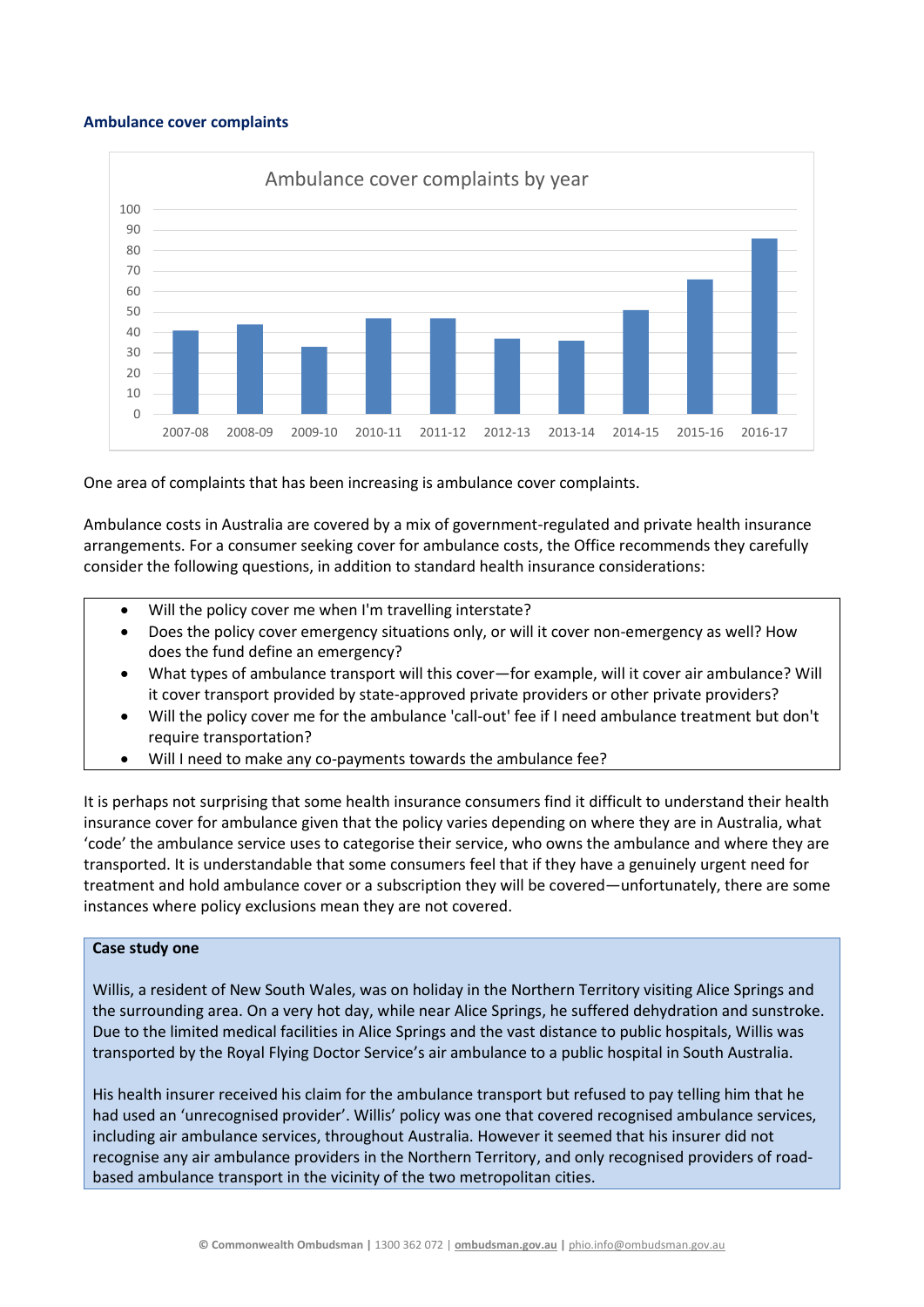Willis contacted our Office to complain because he felt he had been given no choice of ambulance provider at the time he sought medical help. He also felt that he had taken a policy that included ambulance cover throughout Australia, but it didn't cover most of the Northern Territory because the insurer did not recognise the only air ambulance provider in that state.

Our investigation showed that Willis' policy did indeed offer to cover him for ambulance throughout Australia. It was therefore reasonable for a policyholder to expect that the insurer had ensured that it had sufficient recognised ambulance providers throughout the country. Based on this view, the insurer decided to pay Willis's ambulance bill and to review its ambulance policy.

#### **Case study two**

Zelda broke her leg and ankle when she was out bushwalking in regional Victoria. On Monday, she was taken to the nearest public hospital by ambulance. She was then transported to a private hospital and received treatment within the hour. A week later, on Sunday, Zelda experienced post-operative complications and called the ambulance to be transported to the nearest hospital.

Zelda's policy was limited to two ambulance claims per year. Initially, the insurer refused to pay the most recent service because they considered Zelda's first service on Monday to be two claims—the trip to the public hospital and then the transport to the private hospital.

In the Office's view, this wasn't reasonable as from Zelda's perspective she had only been treated after being transported to the second hospital and therefore this was one claim. After reviewing the case, the health fund agreed to treat the first two transfers as one claim and also paid for the Sunday claim.

### **Hospital to hospital ambulance issues**

Many of the ambulance bill complaints that our Office investigates seem to occur where there is some ambiguity about who is responsible for paying an ambulance transport bill, or whether it should be issued in the first place. For example, if a small regional hospital admits a patient who arrives by emergency ambulance only to transfer them to a larger metropolitan hospital, then an ambulance account is usually paid for by the 'losing' hospital that couldn't treat the patient.

If, however, the losing hospital doesn't formally admit the patient and instead treats them as an outpatient, they can avoid paying the ambulance account because they no longer consider it a 'hospital to hospital' transfer. If a hospital chooses not to admit a patient and instead books a second ambulance to send them to another hospital, the ambulance bill becomes the responsibility of the patient to pay.

The problem for health insurance consumers is that all ambulance policies exclude hospital to hospital transfers and most won't pay for non-emergency transport either. In some instances, consumers are incurring costs of up to \$5,000 when they are treated on an outpatient basis by a local hospital which then transfers them to another hospital.

Issuing a patient with an ambulance bill is a concerning practice for a number of reasons:

 Patients who make the effort to pay for health insurance ambulance cover consider it is unfair to be charged due to gaps existing in the system. Although there are not many instances of this type of failure in the system occurring, for the unlucky few, the out-of-pocket costs can be considerable.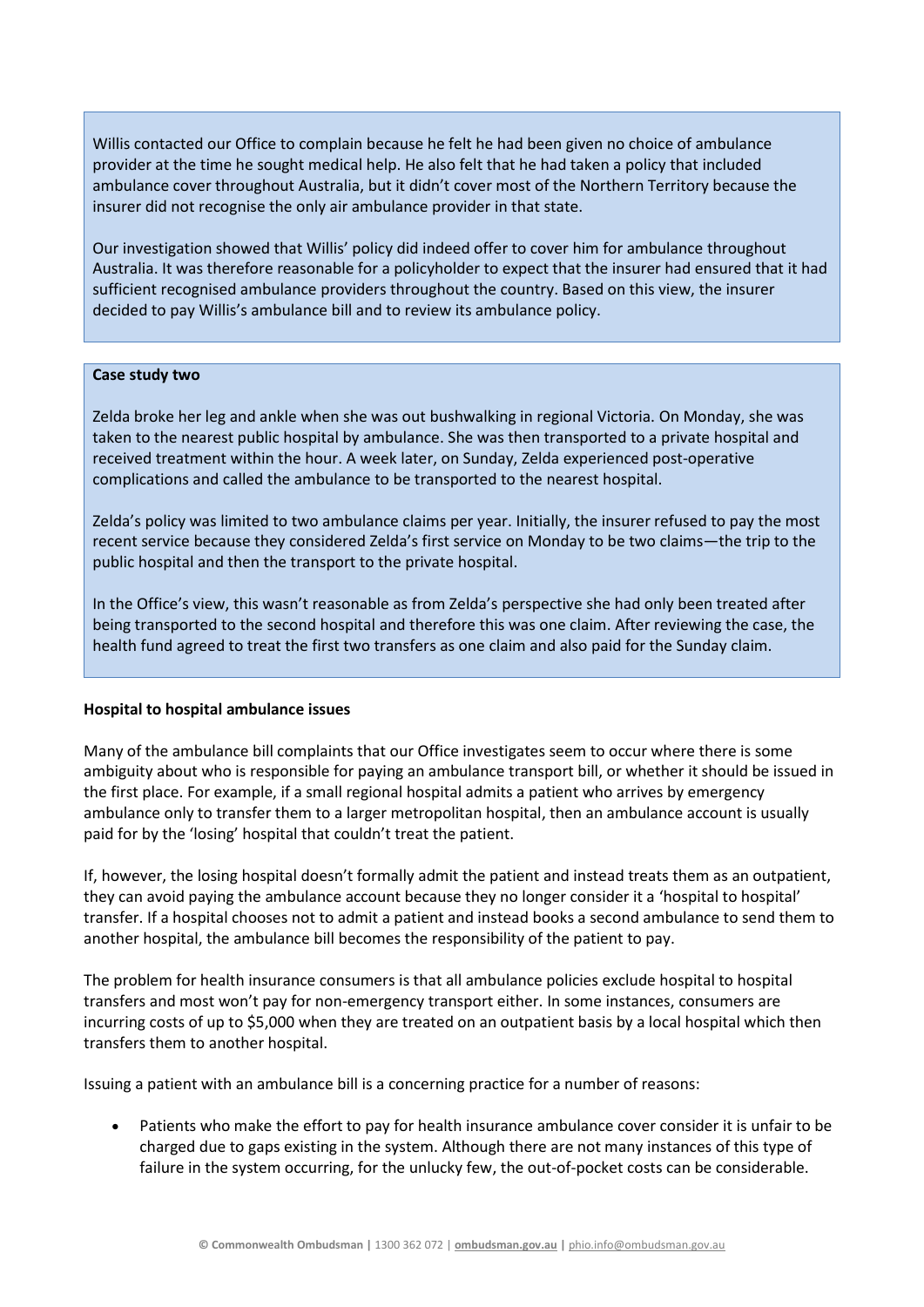- Treatment provided during the process of transporting a patient to one hospital and then forwarding them to another hospital is likely to be seen as a 'hospital to hospital' admission by the patient because they are physically present in the hospital. The distinction between outpatient and inpatient treatment is, from their perspective, only an administrative detail.
- It has long been the practice that hospitals that are unable to treat a patient that is brought to them by ambulance look after the booking and costs of forwarding that patient to another hospital, so these costs usually come as a surprise to patients.

Many of these complaints are resolved by pointing out that the system should not allow hospital bills to become the complainant's responsibility. Fully insured patients and anomalous accounts can be shared between hospitals and health insurers on a case-by-case basis. Fortunately the number of patients being billed for ambulance services in this manner is low.

The private health insurance system is not currently designed to pay for hospital to hospital transfers. Our Office will continue monitoring these complaints and discuss our concerns with the public hospitals, ambulance providers and health insurers involved.

# **Lifetime Health Cover**

The Lifetime Health Cover (LHC) rules determine how much a person pays for Australian hospital insurance. A person's LHC 'loading' is the extra amount they pay on top of the base premium if they have missed their window to purchase hospital insurance at the base rates. The current rules are contained in the *Private Health Insurance Act 2007* (Cth).

Due to the complexity of the rules, LHC is one of the most common topics that consumers raise when they contact our Office. Health insurers also contact our Office from time to time to seek clarification.

Health insurer staff and health insurer websites should incorporate appropriate LHC questions into the join or transfer process, so that a person's LHC can be established as quickly and accurately as possible. Some important questions to ask new members include:

- Has the person held hospital insurance in Australia before and if so, when?
- Are they a new migrant?
	- $\circ$  If so, when did they enrol for their first interim or permanent Medicare card? (Note that a person with reciprocal Medicare is not liable to pay LHC loading.)
- Has the person been overseas for any extended periods and if so, when?
- If necessary, ask the person to supply clearance certificates from their previous insurers and an International Movement record from the Department of Home Affairs, to establish their loading.

Below we outline three LHC scenarios which are frequently raised by consumers and insurers contacting our Office for assistance:

### **New migrant to Australia, overseas on their base day on or after 1 July 2010**

*Generally, a person must hold private hospital insurance by the later of the 1 July following their 31st birthday or 1 July 2000 to avoid incurring LHC loading. However, some exemptions do exist for certain groups. New migrants who are aged over 31 have until the first anniversary of their first Medicare enrolment to take up private hospital insurance without loading. Furthermore, if they enrolled in Medicare from 1 July 2009 onwards, then they are eligible for a further extension if they are overseas on their Medicare anniversary day.*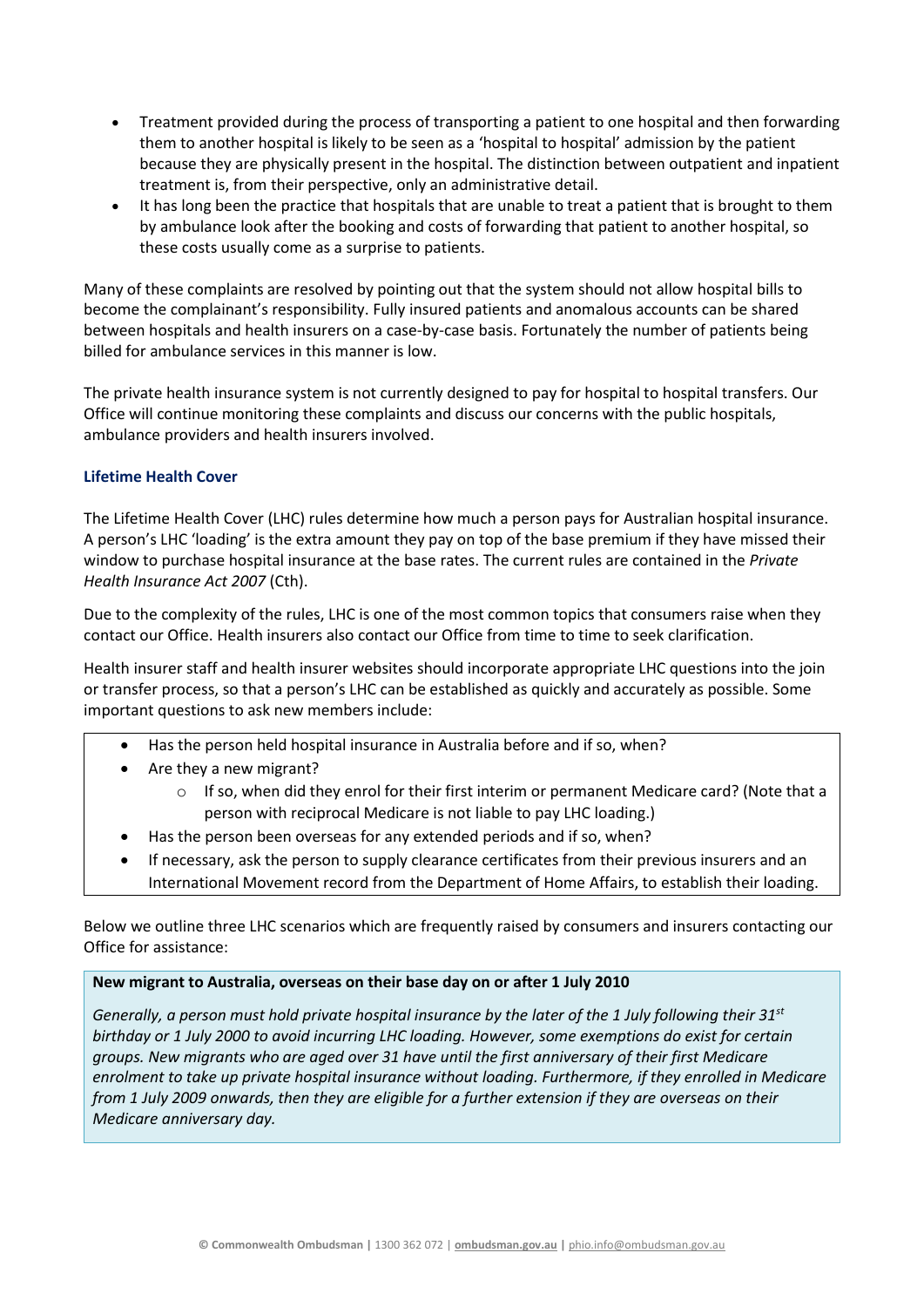Yuna came to Australia on a working visa and later applied for permanent residency. On receiving her bridging visa in 2015, she became eligible for Medicare and enrolled for an interim Medicare card in June 2015. She was then aged 35.

New migrants usually have 1 year from their first Medicare enrolment (at either an interim or permanent level) to take up private hospital cover without incurring LHC loading. So this would place Yuna's usual LHC 'base day' at June 2016. However, Yuna was actually living overseas for the period from April 2016 through to August 2017. She was therefore eligible for an extension as she was overseas on her base day.

The LHC rules state that if a new migrant is overseas on their base day, and their base day falls on or after 1 July 2010, then a further extension applies. They have one year from their first permanent return to Australia to take up insurance without incurring a loading. Their 'first permanent return' is their first visit back to Australia of 90 days or more.

Yuna returned in August 2017, so she has until August 2018 to take up insurance without loading. She will need to supply her insurer with a Medicare letter confirming her enrolment date to establish her original LHC base day and an International Movement record from the Department of Home Affairs, to establish that she was overseas on the base day and first returned in August 2017.

If Yuna misses the August 2018 extension, even if she is overseas again at that date, no further exemptions apply. A full loading based on her age at the time of joining will apply if she joins after August 2018.

#### **The 10 year rule and 'days of absence'**

*Under the LHC rules, a person's loading is removed if they complete 10 years of hospital cover. They can break up the 10 years using the 'permitted periods without hospital cover' as outlined in section 34–20 of the* Act*. However, if the person subsequently drops their hospital insurance again and then picks it up at a later time, having used up all their permitted periods, then they will incur their previous loading back again as well as any further loading that has since accrued.*

Ethan commenced hospital insurance at age 35 in 2002, incurring a 10 per cent loading. He completed 10 years of hospital cover in 2012, and his loading was subsequently reduced to zero. He continued his cover for two more years. At age 47 in 2014, he cancelled his hospital insurance.

On cancelling his insurance, Ethan had access to the usual permitted periods without hospital cover which are: suspension, going overseas for at least 12 months, and 1,094 'days of absence' (three years less one day). He did not suspend his insurance or go overseas for an extended period, so his time without insurance was deducted from his 1,094 days of absence.

In 2017, he used up his full 1,094 days of absence.

In 2018, he re-joined private hospital insurance. He had used up his 1,094 days of absence, so two per cent loading had accrued for the one further year he was without cover after the days of absence expired. In addition to this, he re-gained his previous loading of 10 per cent.

Therefore his total loading on re-joining in 2018 was 12 per cent. Ethan needs to complete a further 10 years of continuous hospital insurance to reduce his loading to zero again.

It's important to note that he has no further days of absence. If Ethan has even a small break of one day in future (e.g. switching between insurers), this will potentially cause him to have to re-start his 10 years again. The only time he can be without insurance and still have continuity of the 10 years will be if he suspends his insurance or goes overseas for a period of at least 12 months.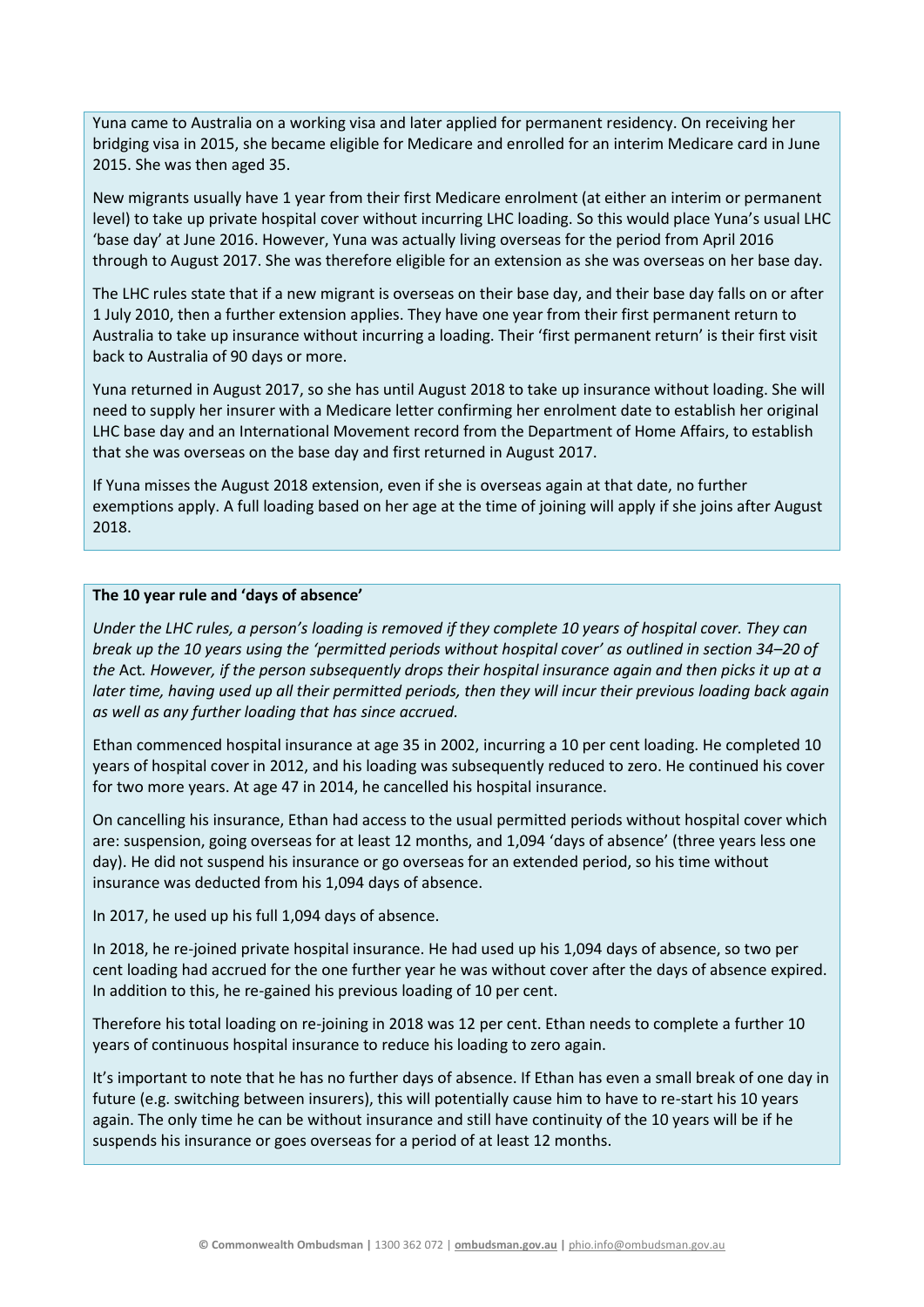#### **Australian, over 31, and overseas on 1 July 2000**

*There is one specific LHC exemption for Australians who were aged over 31 and were living overseas on 1 July 2000 which is different from almost all other exemptions. These individuals are able to return to Australia and access the 1,094 days of absence, even though they have not previously held private hospital cover.* 

Anaya departed Australia in 1998 to live overseas. She was aged 40 when she departed. Over the next twelve years, she returned to Australia from time to time, mostly for short visits but including one long visit of 12 months in 2007–08.

In 2010, she returned to Australia permanently, she was then aged 52. In 2017, at age 59, she purchased private hospital cover.

Initially her insurer applied a LHC loading of 58 per cent, based on her age in 2017. However, there is a specific LHC clause which provides a different outcome for people who were Australians or permanent residents on 1 July 2000 who were also aged over 31 and overseas on that date. People who meet this specific criteria are 'taken to have had hospital cover' on their LHC base day and therefore have access to all the usual permitted periods without hospital cover.

This means they are considered to have zero loading at 1 July 2000. Any subsequent periods of time spent overseas for 12 months or more do not count towards LHC loading, and any returns to Australia are deducted from the 1,094 days of absence. Once the 1,094 days have been used up, the person accumulates two per cent loading for each further year without hospital cover.

For Anaya, this means she had zero loading on her base day of 1 July 2000. It remained at zero for the period from 1 July 2000 to her return in 2007 as she was overseas for a period of 12 months or more, which is a permitted period without hospital cover.

In 2007 she returned for a period of 12 months. Her loading remained at zero, but this period is deducted from her 1,094 days (three years less one day) of absence.

She went back overseas and her loading stayed at zero as the period was 12 months or more.

She returned in 2010. From 2010 onwards she began to use up the remaining two years of her 1,094 days of absence, with the days of absence expiring in 2012. From 2012 onwards she began to accumulate two per cent loading for each further year without hospital insurance.

By the time she joined in 2017, she had accumulated 12 per cent LHC loading.

Anaya then produced her International Movement record, showing her entries and exits from Australia, and asked the insurer to review her LHC loading. Her insurer corrected the loading to 12 per cent and refunded the excess she had paid in premiums. If Anaya completes 10 continuous years of private hospital cover, her loading will be reduced to zero.

### **Further Resources:**

The Office's website **privatehealth.gov.au** includes the following resources:

- [LHC Calculators](https://www.privatehealth.gov.au/footer/tools/lhcc.htm)
- [Information on LHC](https://www.privatehealth.gov.au/healthinsurance/incentivessurcharges/lifetimehealthcover.htm)
- [LHC brochure available in several community languages.](https://www.privatehealth.gov.au/footer/brochures.htm)

In the first instance, consumers should speak to their insurer for more advice. If they require further assistance, they can contact our Office directly for more information on our enquiries line **1300 737 299** or at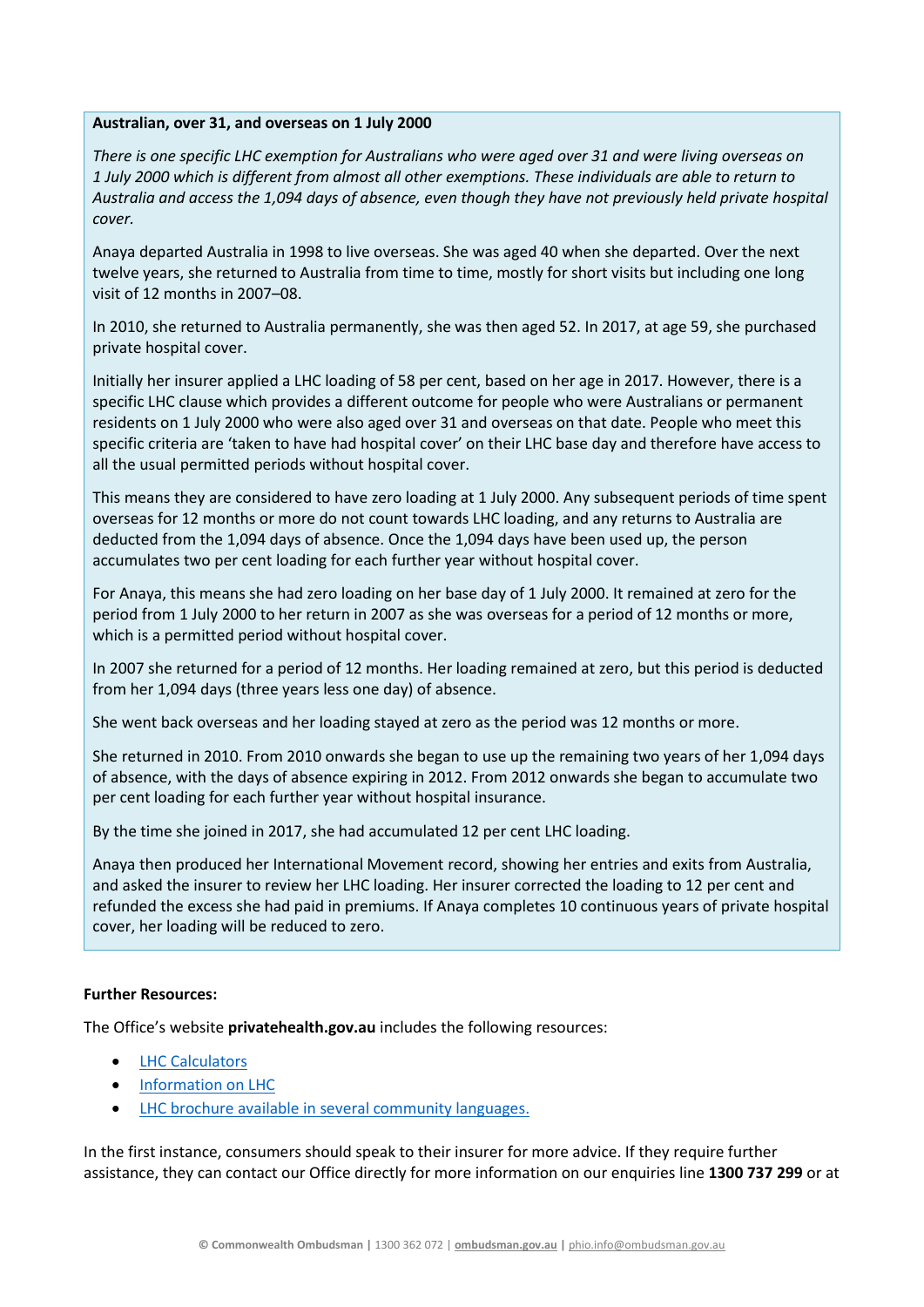[phio.info@ombudsman.gov.au.](mailto:phio.info@ombudsman.gov.au) If a consumer wishes to lodge a complaint against their insurer, they can call our complaints line **1300 362 072** or complete the online complaints form at **ombudsman.gov.au**.

Insurer staff seeking further advice should first contact the compliance or training staff in their organisation. For complex queries, our Office can be contacted a[t phio.info@ombudsman.gov.au.](mailto:phio.info@ombudsman.gov.au)

#### **Top five consumer complaint issues this quarter**

- **1. Hospital exclusions and restrictions: 105 complaints**—usually caused when complainants find they are not covered for a service or treatment that they had assumed was included in their cover.
- **2. General treatment (extras/ancillary): 77 complaints**—these complaints usually concern disputes over the amount payable under 'extras' policies, such as dental, optical, physiotherapy, and pharmaceuticals, or the insurer's rules for benefit payments (such as certain minimum claim criteria).
- **3. Membership cancellation: 76 complaints—**complaints caused by problems and delays associated with processing requests to cancel memberships and handling payments or refunds. It's important to note that in most cases these membership cancellations are caused by consumers transferring from one insurer to another and not the result of people leaving health insurance altogether.
- **4. Pre-existing conditions waiting period: 75 complaints**—these complaints are usually caused by the health insurer or the insurer's medical practitioner failing to clearly state which signs and symptoms were relied upon in assessing a claim and the complainant misunderstanding how a pre-existing condition is defined.
- **5. Verbal advice: 64 complaints**—most verbal advice complaints concern consumers misunderstanding their benefits during telephone calls and retail branch visits with their insurer, particularly where records are not adequately maintained. In many cases our case officers will access the recording of advice provided to a consumer and provide an independent assessment of the quality of the information provided.

| Provider or organisation type                                               | <b>Mar 2017</b><br><b>QTR</b> | <b>Jun 2017 QTR</b> | <b>Sep 2017 QTR</b> | <b>Dec 2017 QTR</b> |
|-----------------------------------------------------------------------------|-------------------------------|---------------------|---------------------|---------------------|
| Health insurers                                                             | 1,245                         | 1,237               | 1,020               | 780                 |
| Overseas visitor & overseas student<br>health Insurers                      | 108                           | 114                 | 141                 | 114                 |
| Brokers and comparison services                                             | 19                            | 25                  | 26                  | 17                  |
| Doctors, dentists, other medical<br>providers                               | 6                             | 13                  | 4                   | 3                   |
| Hospitals and area health services                                          | 15                            | 17                  | 13                  | 15                  |
| Other (e.g. legislation, ambulance<br>services, industry peak bodies, etc.) | 19                            | 25                  | 18                  | 11                  |

### **Complaints by provider or organisation type**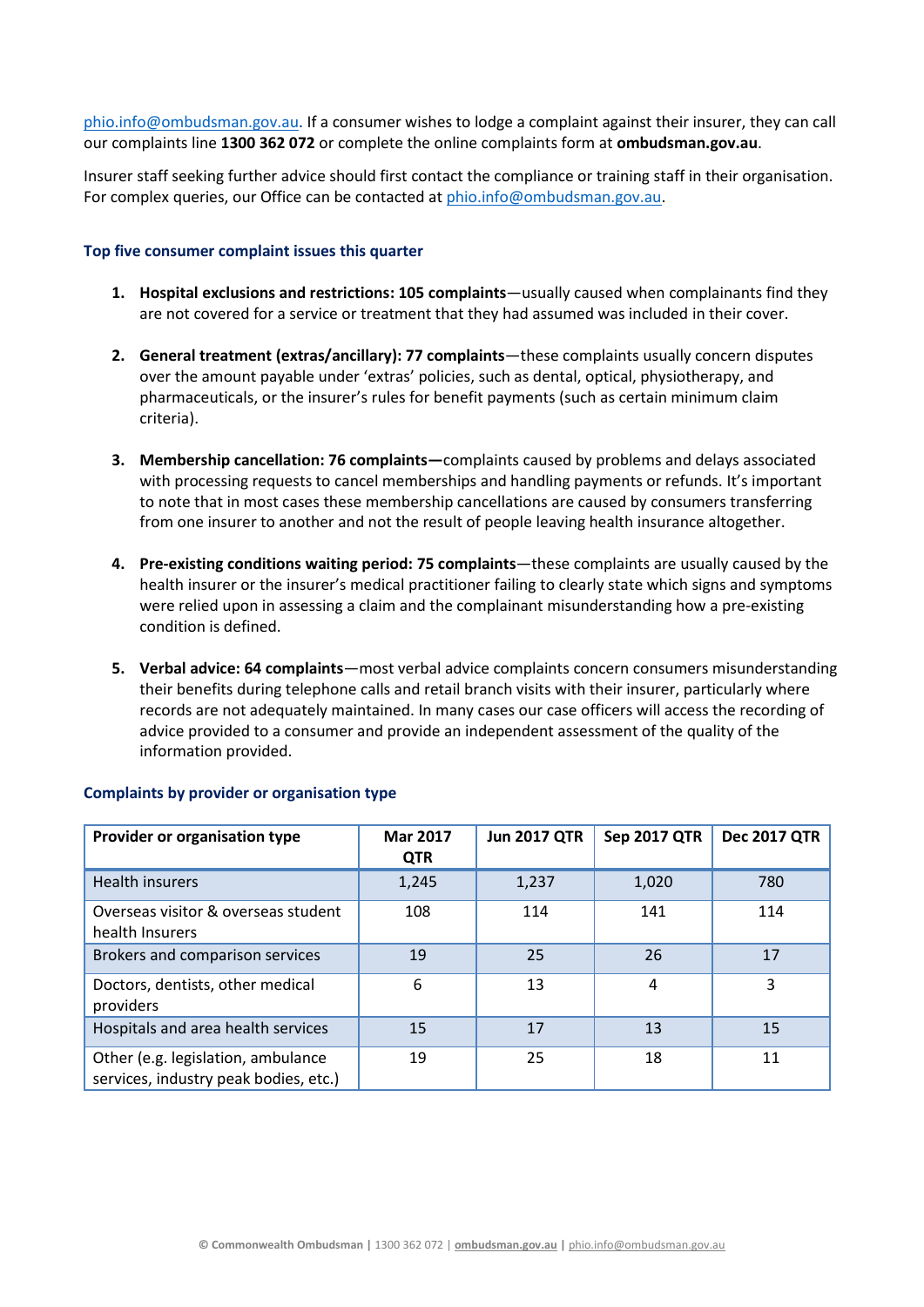#### **Subscribe for updates**

To be added to our distribution list for private health insurance news and publications, sign up using our [online form](mailto:online%20form) or email [phio.info@ombudsman.gov.au.](mailto:phio.info@ombudsman.gov.au)

You can also follow us on Facebook for updates: [facebook.com/commonwealthombudsman/](https://www.facebook.com/commonwealthombudsman/)

For general private health insurance information and to compare health insurance policies, visit **[privatehealth.gov.au](http://www.privatehealth.gov.au/)**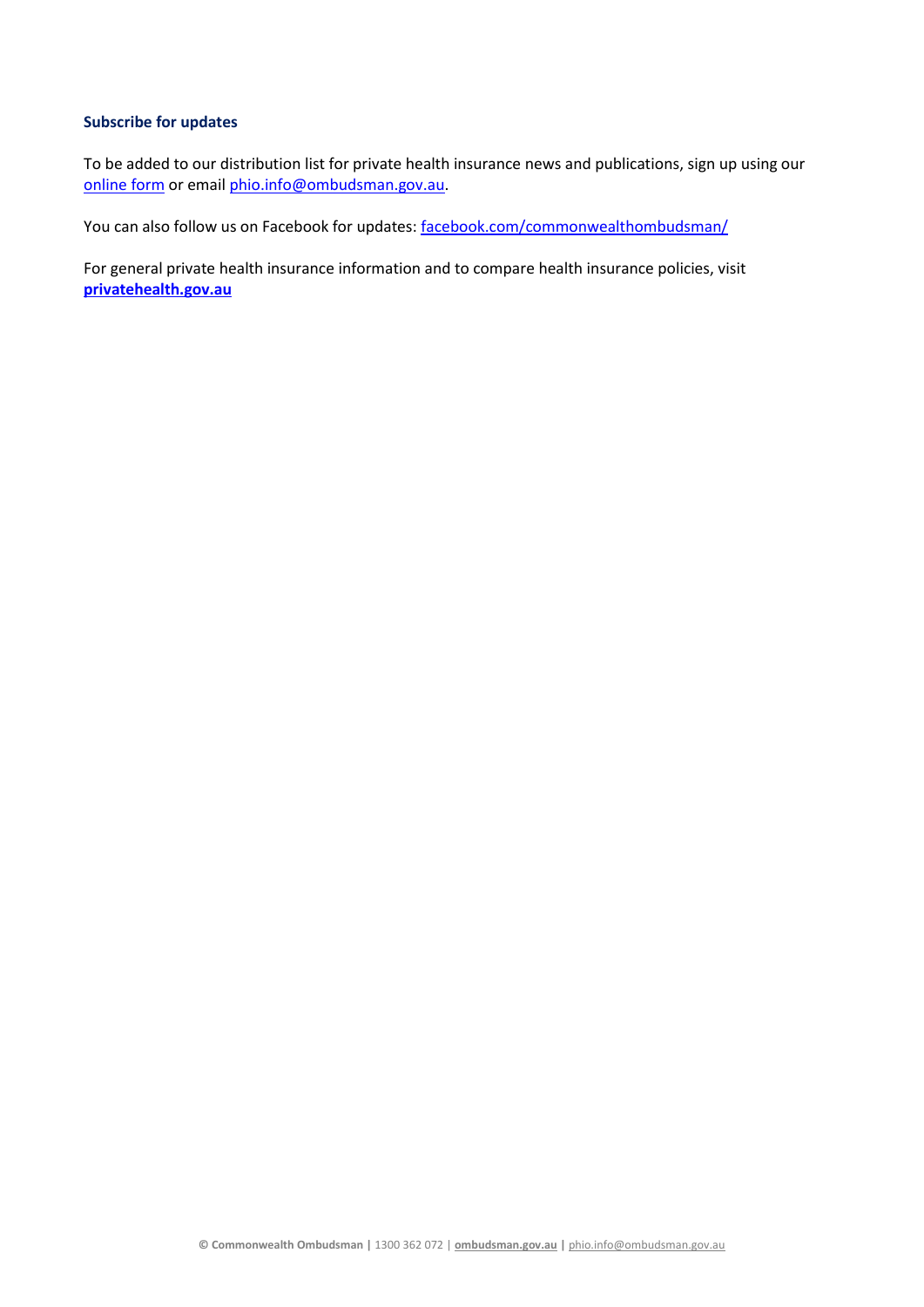| 1 October to 31 December 2017               |                         |                                    |                  |                           |                           |  |  |  |  |
|---------------------------------------------|-------------------------|------------------------------------|------------------|---------------------------|---------------------------|--|--|--|--|
| <b>Name of Insurer</b>                      | Complaints(1)           | <b>Percentage of</b><br>complaints | Disputes(2)      | Percentage<br>of disputes | <b>Market</b><br>share(3) |  |  |  |  |
| <b>ACA Health Benefits</b>                  | $\Omega$                | 0.0%                               | 0                | 0.0%                      | 0.1%                      |  |  |  |  |
| <b>Australian Unity</b>                     | 49                      | 6.3%                               | 8                | 6.8%                      | 3.0%                      |  |  |  |  |
| <b>BUPA</b>                                 | 222                     | 28.5%                              | 48               | 41.0%                     | 27.0%                     |  |  |  |  |
| <b>CBHS Corporate Health</b>                | 0                       | 0.0%                               | $\boldsymbol{0}$ | 0.0%                      | < 0.1%                    |  |  |  |  |
| <b>CBHS</b>                                 | 12                      | 1.5%                               | $\mathbf{1}$     | 0.9%                      | 1.5%                      |  |  |  |  |
| <b>CDH (Cessnock District Health)</b>       | $\pmb{0}$               | 0.0%                               | $\pmb{0}$        | 0.0%                      | < 0.1%                    |  |  |  |  |
| <b>CUA Health</b>                           | $\overline{7}$          | 0.9%                               | $\mathbf{1}$     | 0.9%                      | 0.6%                      |  |  |  |  |
| Defence Health                              | $\overline{\mathbf{4}}$ | 0.5%                               | $\pmb{0}$        | 0.0%                      | 2.0%                      |  |  |  |  |
| Doctors' Health Fund                        | $\overline{2}$          | 0.3%                               | $\boldsymbol{0}$ | 0.0%                      | 0.3%                      |  |  |  |  |
| <b>Emergency Services Health</b>            | $\mathbf 0$             | 0.0%                               | $\boldsymbol{0}$ | 0.0%                      | < 0.1%                    |  |  |  |  |
| <b>GMHBA</b>                                | 23                      | 2.9%                               | $\overline{2}$   | 1.7%                      | 2.3%                      |  |  |  |  |
| Grand United Corporate Health               | 5                       | 0.6%                               | $\pmb{0}$        | 0.0%                      | 0.4%                      |  |  |  |  |
| HBF Health & GMF/Healthguard                | 38                      | 4.9%                               | 5                | 4.3%                      | 8.0%                      |  |  |  |  |
| <b>HCF (Hospitals Contribution</b><br>Fund) | 111                     | 14.2%                              | 20               | 17.1%                     | 10.4%                     |  |  |  |  |
| Health.com.au                               | 11                      | 1.4%                               | 5                | 4.3%                      | 0.6%                      |  |  |  |  |
| <b>Health Care Insurance</b>                | $\mathbf{1}$            | 0.1%                               | 0                | 0.0%                      | 0.1%                      |  |  |  |  |
| <b>Health-Partners</b>                      | $\overline{2}$          | 0.3%                               | $\boldsymbol{0}$ | 0.0%                      | 0.6%                      |  |  |  |  |
| HIF (Health Insurance Fund of<br>Aus.)      | $\overline{7}$          | 0.9%                               | $\mathbf{1}$     | 0.9%                      | 0.9%                      |  |  |  |  |
| Latrobe Health                              | 3                       | 0.4%                               | $\mathbf 0$      | 0.0%                      | 0.7%                      |  |  |  |  |
| Medibank Private & AHM                      | 183                     | 23.5%                              | 12               | 10.3%                     | 26.9%                     |  |  |  |  |
| Mildura District Hospital Fund              | $\boldsymbol{0}$        | 0.0%                               | $\boldsymbol{0}$ | 0.0%                      | 0.2%                      |  |  |  |  |
| MO Health Pty Ltd                           | $\pmb{0}$               | 0.0%                               | $\pmb{0}$        | 0.0%                      | < 0.1%                    |  |  |  |  |
| National Health Benefits Aust.              | $\pmb{0}$               | 0.0%                               | $\boldsymbol{0}$ | 0.0%                      | 0.1%                      |  |  |  |  |
| Navy Health                                 | $\mathbf{1}$            | 0.1%                               | $\pmb{0}$        | 0.0%                      | 0.3%                      |  |  |  |  |
| <b>NIB Health</b>                           | 62                      | 7.9%                               | $\overline{7}$   | 6.0%                      | 8.3%                      |  |  |  |  |
| Nurses and Midwives Pty Ltd                 | $\mathbf{1}$            | 0.1%                               | $\pmb{0}$        | 0.0%                      | < 0.1%                    |  |  |  |  |
| Peoplecare                                  | $\overline{7}$          | 0.9%                               | $\mathbf{1}$     | 0.9%                      | 0.5%                      |  |  |  |  |
| Phoenix Health Fund                         | 1                       | 0.1%                               | $\mathbf 1$      | 0.9%                      | 0.1%                      |  |  |  |  |
| Police Health                               | $\pmb{0}$               | 0.0%                               | $\boldsymbol{0}$ | 0.0%                      | 0.3%                      |  |  |  |  |
| <b>QLD Country Health Fund</b>              | $\mathbf 1$             | 0.1%                               | $\pmb{0}$        | 0.0%                      | 0.4%                      |  |  |  |  |
| Railway & Transport Health                  | $\overline{7}$          | 0.9%                               | $\mathbf 2$      | 1.7%                      | 0.4%                      |  |  |  |  |
| Reserve Bank Health                         | 0                       | 0.0%                               | 0                | 0.0%                      | < 0.1%                    |  |  |  |  |
| St Lukes Health                             | $\pmb{0}$               | 0.0%                               | $\boldsymbol{0}$ | 0.0%                      | 0.5%                      |  |  |  |  |
| <b>Teachers Federation Health</b>           | 16                      | 2.1%                               | $\overline{2}$   | 1.7%                      | 2.3%                      |  |  |  |  |
| <b>Teachers Union Health</b>                | $\overline{2}$          | 0.3%                               | $\boldsymbol{0}$ | 0.0%                      | 0.6%                      |  |  |  |  |
| <b>Transport Health</b>                     | $\mathbf{1}$            | 0.1%                               | 0                | 0.0%                      | 0.1%                      |  |  |  |  |
| Westfund                                    | $\mathbf{1}$            | 0.1%                               | $\mathbf{1}$     | 0.9%                      | 0.7%                      |  |  |  |  |
| <b>Total for Health Insurers</b>            | 780                     | 100%                               | 117              | 100%                      | 100%                      |  |  |  |  |

## **Complaints by health insurer market share**

1) Total number of Complaints (Problems, Grievances & Disputes) regarding Australian registered health insurers. This table excludes complaints regarding OVHC and OSHC insurers, and other bodies.

2) Disputes required the intervention of the Ombudsman and the health insurer.

3) Source: Australian Prudential Regulation Authority, Market Share, All Policies, 30 June 2017.